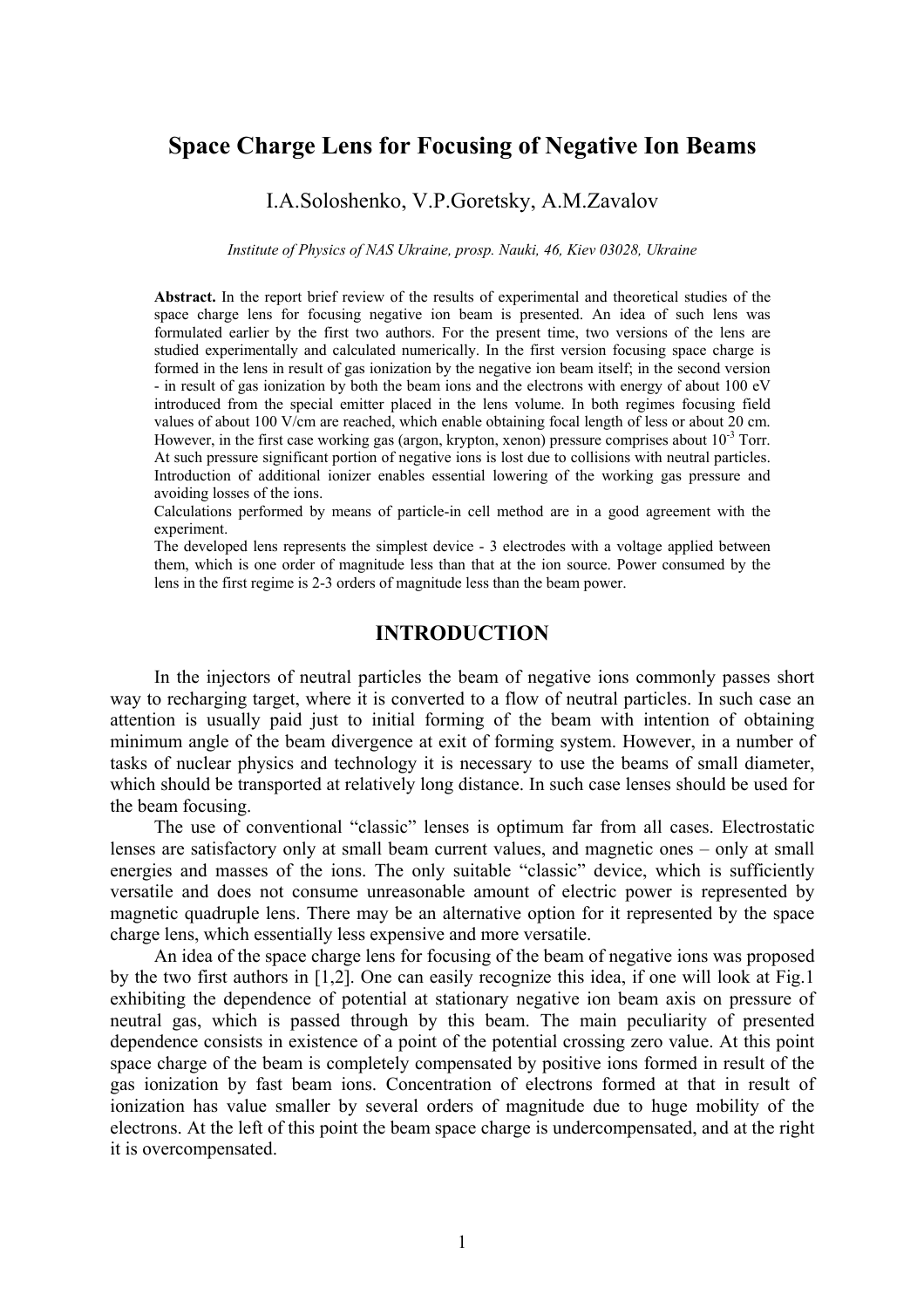

**Figure 1.** Dependence of potential on air pressure. Beam current is 5 mA, beam energy is 15 keV. Note: potential in the beam center is considered with respect to grounded chamber walls.

Exactly the last case is of interest for creation of the lens. In this regime the so called "gas" focusing of the beam is observed, however, this effect is small, because focusing fields are limited by the temperature of plasma electrons. As long as the pressure increases, concentration of positive ions *ni* grows up, however, concentration of electrons *ne* also grows up, so that the system is practically quasi-neutral one. An idea of the lens consists in removal of electrons from the beam by longitudinal electric field in regime of high pressure values, when  $n_i \gg n$ . (*n*, is the concentration of negative beam ions). In the simplest case the lens is represented by three cylindrical electrodes placed sequentially along the axis. Outermost electrodes are grounded, and negative potential is applied to the middle one. As a result, electrons formed in the lens volume leave onto the outermost electrodes along the axis. Positive ions formed in result of gas ionization leave onto the middle electrode, however, due to their huge inertia the regime is formed, at which  $n_i \gg n_e$ , and  $n_i > n$ . As well, in the initial works [1,2] it has been demonstrated that by means of such device one could create focusing field in the beam of  $\sim 100$  V/cm and obtain focal length of the lens of less than 20 cm. Drawback of such device consisted just in fact that even in heavy gases (argon, krypton, xenon) mentioned focusing fields were created only at pressures of  $\sim 10^{-3}$  Torr. At such pressures portion of the beam might be lost due to recharging.

For excluding this negative effect it was proposed to increase the rate of gas ionization and thus to lower working pressure in the lens essentially. It can be realized by introduction of electrons with energy of  $\sim 100$  eV, which provide efficient gas ionization, into the lens volume.

In the present work the results of experimental and numerical studies of the lens are given, both for the regime of gas ionization by the beam itself, and for the regime with additional ionizer.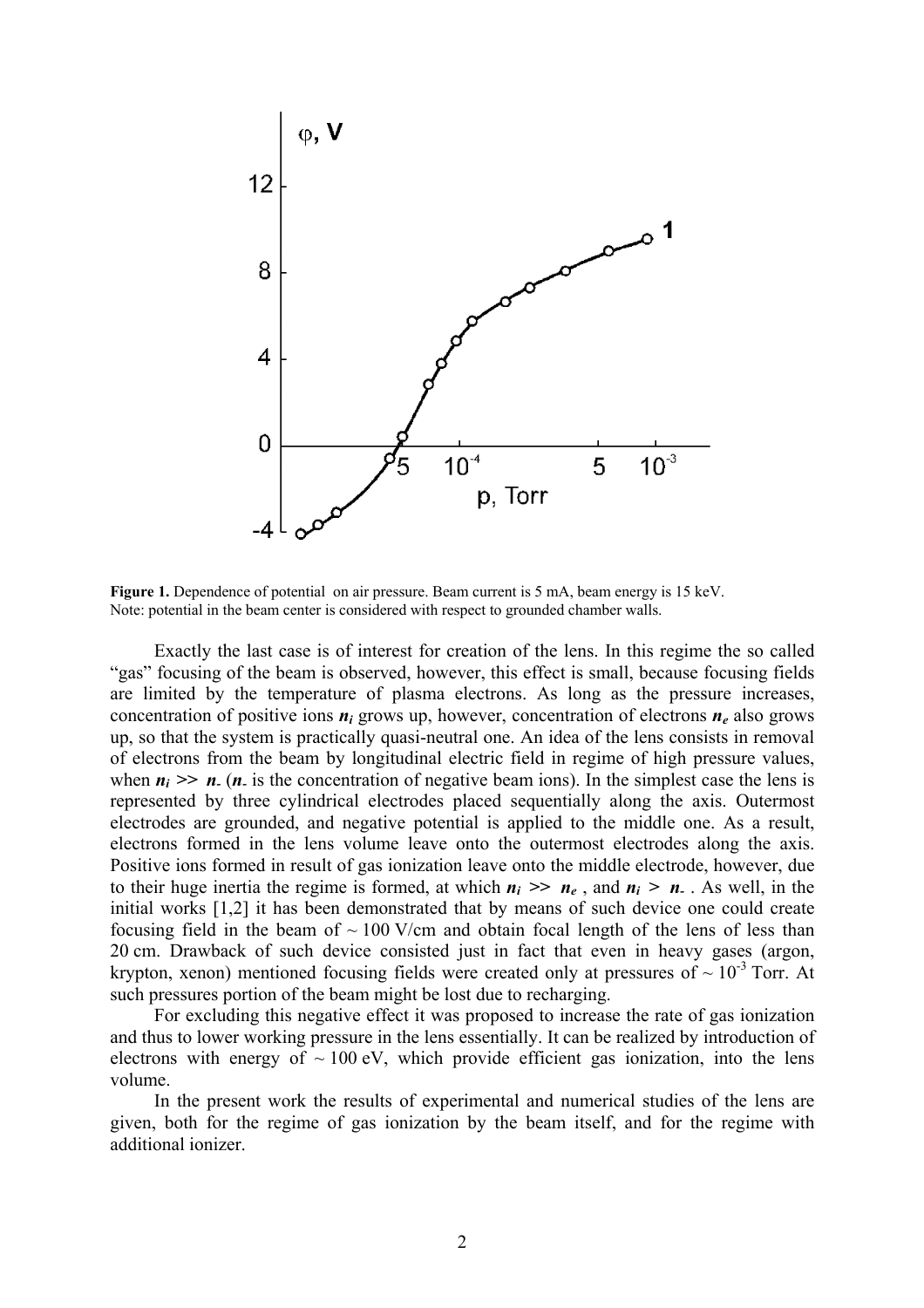#### **DESCRIPTION OF THE SETUP**

The experiments were performed at the setup, schematic diagram of which is presented in Fig.2. The beam of hydrogen negative ions with energy of  $\sim 10\div 12$  keV and current of 10 $\div$ 30 mA was extracted through the slit with 0.5 mm × 15 mm dimensions from the source of surface-plasma type 1. Preliminary forming and turning of the beam was provided by magnetic field with induction value of 2 kGs formed by electromagnets 2. After passing through lens electrodes 3-4 the beam came to the collectors 7 and 8. Collector 7 with 10 cm diameter served for measurement of total beam current, and collector 8 with 2 cm diameter – for measurement of the beam compression degree. Distance from emission slit of the source to the first electrode of the lens comprised 20 cm. Distance from output plane to the collector comprised  $\sim$  30 cm. The lens consisted from three electrodes: central one (3) represented a cylinder with 15 cm diameter and 10 cm length, outermost ones had 5 cm diameter and 1.5 cm length and were placed coaxially with central electrode with 0.5 cm gap. (In some experiments central electrode represented a cylinder with 5 cm diameter). Potential of cylindrical electrode was varied in range from 0 V to –2000 V, and outermost electrodes were grounded. Working gas was supplied either through the hole in central electrode, or through the emitter.



**Figure 2.** Schematic drawing of the experiment: 1 – pulsed source of hydrogen negative ions, 2 – beam turning magnets, 3 – lens cabinet, 4 – grounded entrance and exit electrodes of the lens, 5 – circuit of electron emitter filament, 6 – circuit of the grid for electron current control, 7 – collector of the beam current, 8 – collector of the beam current density. Gas is supplied through the electron emitter.

Gas pressure in the lens was varied in range of  $1 \cdot 10^{-4} \div 1.5 \cdot 10^{-3}$  Torr, and pressure value in a region of the beam transportation was lower by one order of magnitude. Emitter of the electrons was placed in a hole in central electrode of the lens and consisted from two electrodes: 1) cathode made of tungsten wire with 7 cm length and 0.3 mm diameter wound in a helix of 1 cm length, and 2) grid with supplied 100 V potential value relatively to the cathode.

Since working gas was supplied to the lens through the emitter of electrons, non-selfmaintained discharge was ignited in a gap between the cathode and the grid. It enabled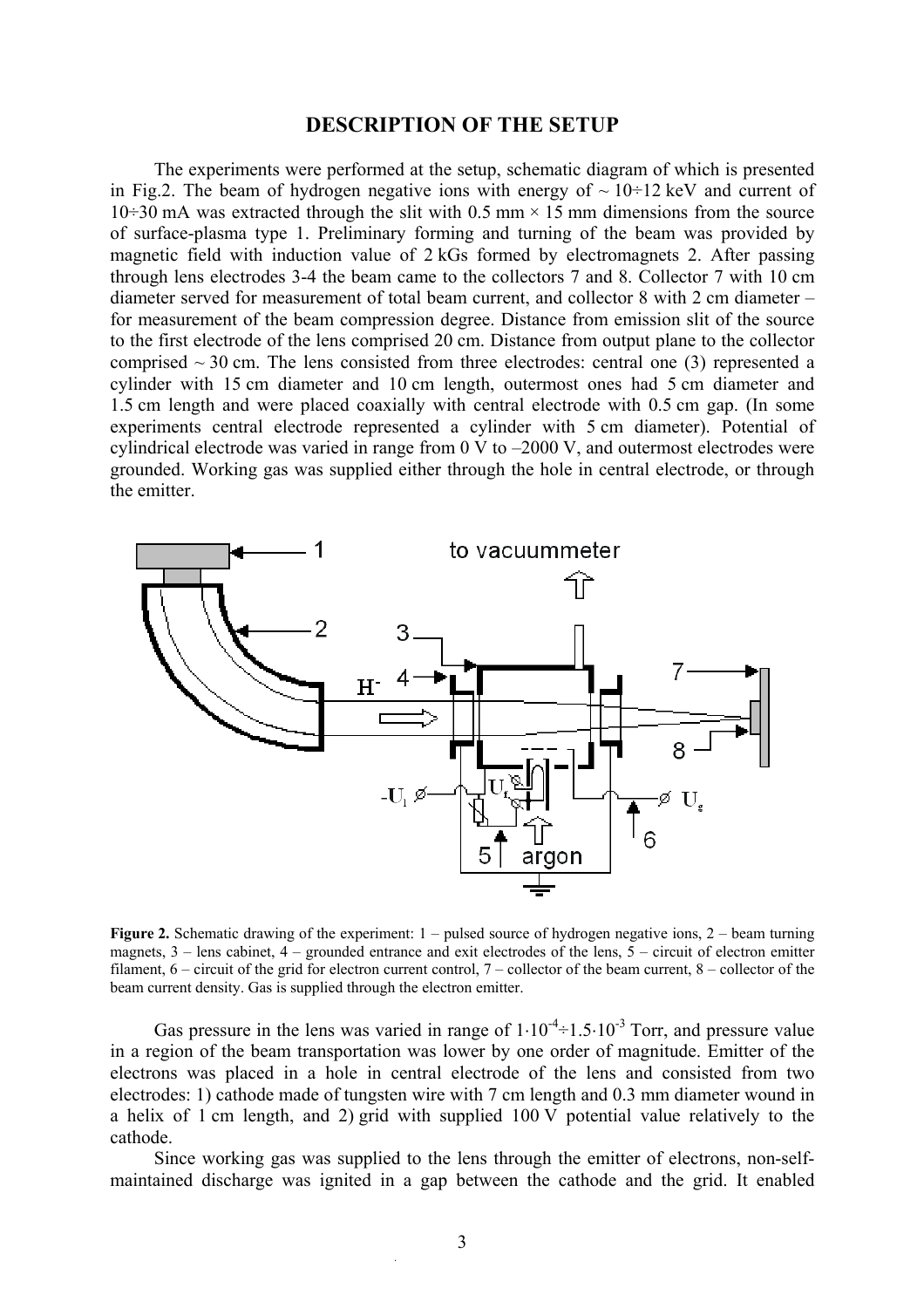removal of limiting the electron current value by the space charge, and obtaining electron current from the emitter into the lens volume of up to 200 mA.

## **EXPERIMENTAL RESULTS**

Focusing effect of the proposed device is demonstrated in the most convincing way by Fig.3, which exhibits dependence of the beam compression coefficient (ratio of current value onto small collector in regime with the lens being turned on to that in regime with the lens being turned off) on the value of negative potential applied to central electrode of the lens. One can see that at low pressure, as it might be expected, negative potential supply does not result in the beam focusing. Only at pressure value being higher than certain critical one, it leads to the focusing effect, at that the effect increases with the pressure value growth, that is with the increase of formation rate of positive ions. As to dependence of the focusing effect on negative potential at the lens, this dependence exists up to certain point, when major portion of electrons is effectively removed from the lens volume onto the outermost electrodes, so that space charge of electrons remaining in the lens is inessential. Particularly, for the lens with 5 cm diameter of central electrode lowering the potential value below  $V \approx$  -300 V already does not cause essential changes in focusing features of the lens.



**Figure 3.** Dependence of hydrogen negative ion beam compression  $(J/J_0)$  from negative potential of retarding cylinder. Argon pressure in the lens:  $1 - 3 \cdot 10^{-4}$ ;  $2 - 7.6 \cdot 10^{-4}$ ;  $3 - 1.5 \cdot 10^{-3}$ ;  $4 - 2.2 \cdot 10^{-3}$ ;  $5 - 3.6 \cdot 10^{-3}$ ;  $6 - 6.4 \cdot 10^{-3}$  Torr. Diameter of central electrode of the lens is 5 cm.

Reported considerations are also confirmed by dependencies of the beam compression coefficient on gas (argon, krypton, xenon) pressure presented in Fig.4. One can see that at increase of the atom mass (ion inertia), as it might be expected, optimum focusing is reached at lower pressure. Optimum compression degree does not depend on the gas type. It gives evidence to fact that at optimum pressure the best focusing is achieved at ion collector cross section, so that further increase of focusing field will lead to overfocusing. Small compression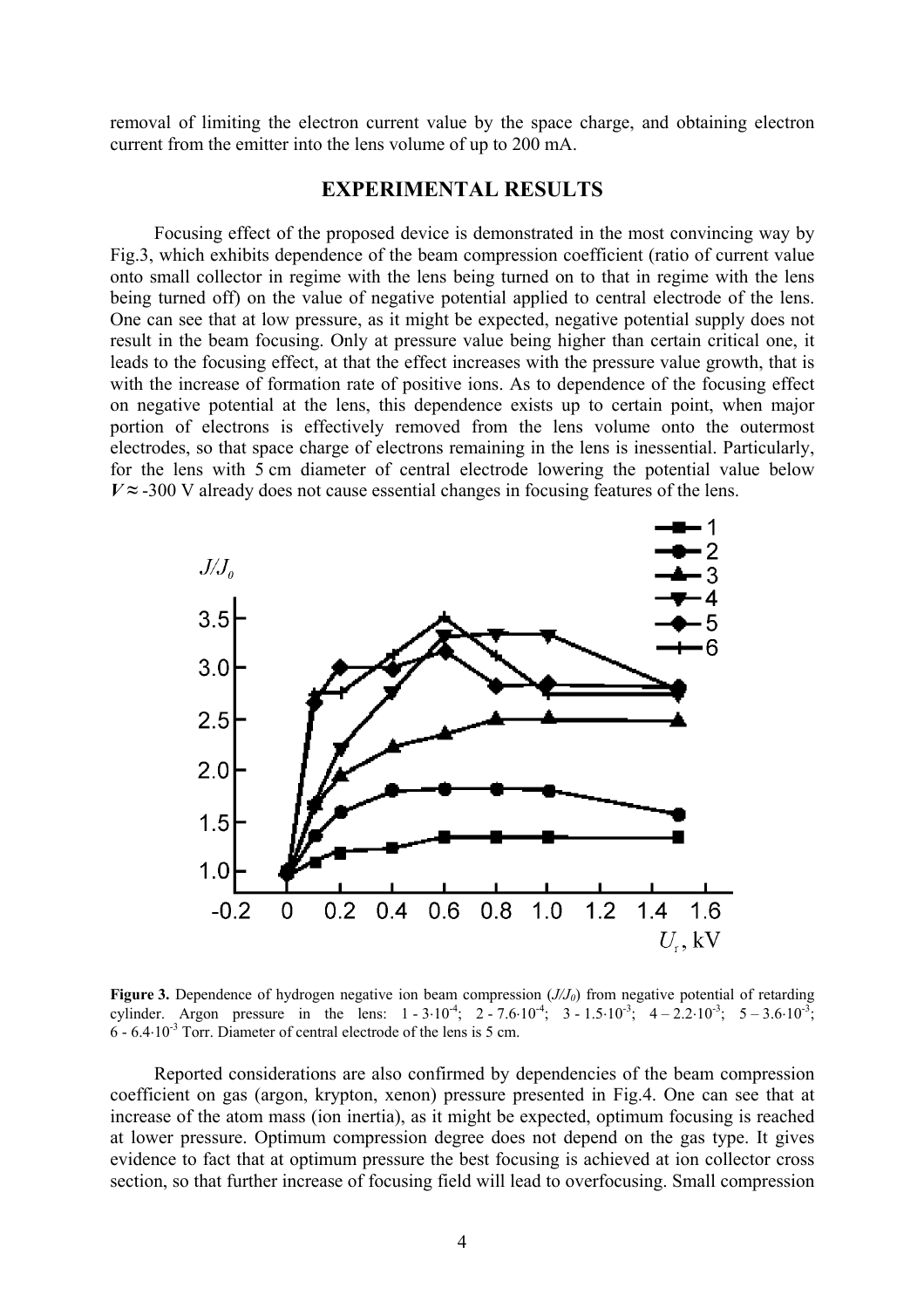degree (by factor of 4-6) is probably due to fact that the beam used in the experiments was not axially symmetric one. Negative influence might also be provided by the beam current oscillations due to the plasma instability in the ion source.



**Figure 4.** Dependencies of hydrogen negative ion beam compression (*J/J0*) on gas pressure in the space charge lens for different gas filling (Ar, Xe, Kr). H<sup>-</sup> beam current is 15 mA; beam energy is 10 keV. Diameter of central electrode of the lens is 5 cm.

One can easily estimate that at optimum current value at collector 8 (the beam is compressed to a maximum extent) lens focal length comprises  $\sim$  20 cm. For that purpose focusing fields of  $\sim 100$  V/cm are required. Evaluative calculations show possibility of achieving such parameters if contribution of the electrons to space charge of the system is inessential.

As one can see from the figures, optimum beam compression is reached at pressures of  $\sim 10^{-3}$  Torr. It is easy to demonstrate that at such pressure negative ion losses due to recharging already become essential.

For lowering the working pressure value it was proposed to introduce additional ionizer for the increase of ion forming rate. Such ionizer was represented by electron flow with initial energy of  $\sim 100$  eV.

Results of the experiments with additional ionizer are presented in Figs. 5a and 5b, which exhibit dependencies of the lens focal distance ratio to optimum one achieved at high pressure on electron current (5a) and gas pressure (5b). One can see that introduction of the electrons essentially increases the lens power, at that the effect increases with pressure decrease. Particularly, at emission current of 50 mA even at pressure  $P=2.10^{-4}$  Torr focal length is just twice longer than the optimum one. At such pressure ion losses in lens region are inessential. Thus, an efficient device is created for focusing of intense negative ion beams with the device cost being incomparably smaller than that of currently existing lenses for ion beam focusing.

Physical processes taking place in the lens will be considered in details below at the discussion of results of numerical calculations.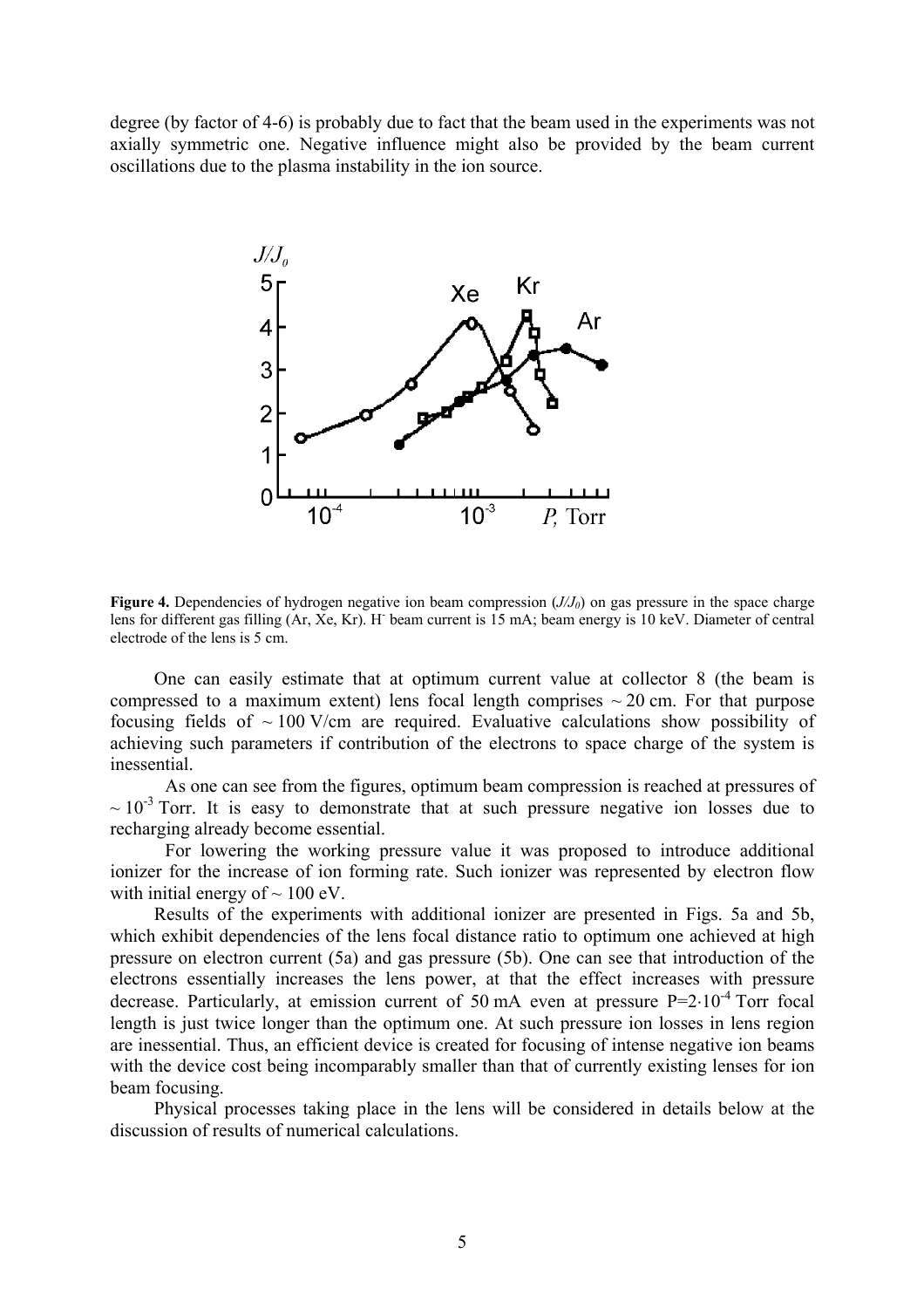

(a)



(b)

Figure 5. Dependencies of relative value of focal length of the lens for H<sup>-</sup> ion beam on electron current from the emitter (a) and gas pressure (b). The lens potential  $U_l = -1400$  V. The beam current is 15 mA, energy is 12 keV.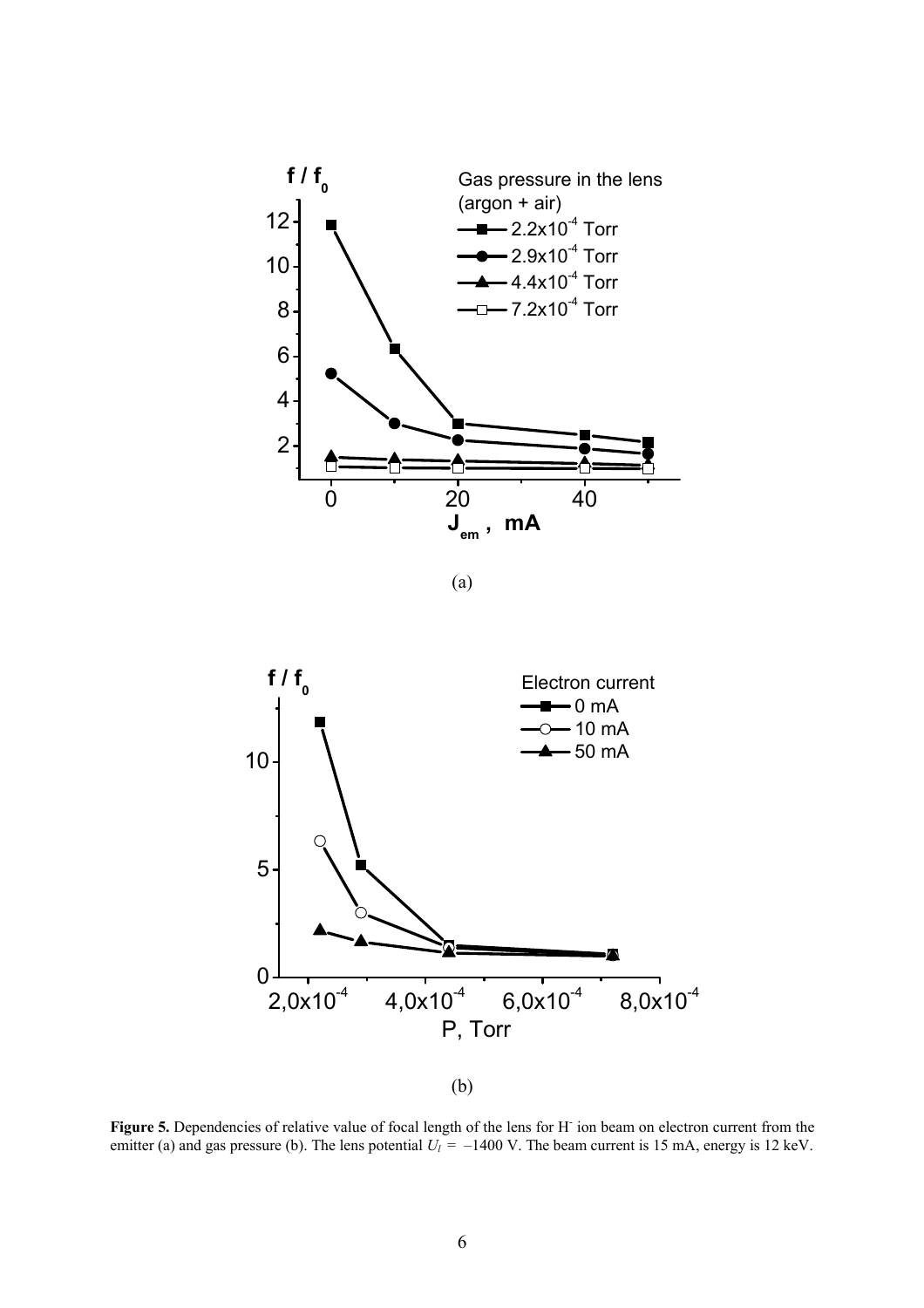#### **NUMERICAL CALCULATIONS**

Numerical calculations were performed by the "particle-in-cell" method. Geometry of the system used in the calculations is presented in Fig.6 and corresponds to experimental one. A thread having 14 cm length was considered as electron emitter. At 1 cm distance from it grid electrode with 2 cm width and 12 cm diameter was placed. Potential of the grid with respect to the tread comprised  $0\div 100$  V; electron current was  $0\div 100$  mA. The calculations were performed for potential difference values of -1500 V and –2000 V between central and outermost electrodes. Current of hydrogen negative ions was chosen to comprise 10 or 15 mA, and the beam energy – 12 or 15 keV. Forming of positive ions in the lens volume was provided due the process of gas (argon) ionization by both the beam ions and electrons from the emitter. Forming of electrons occurred due to mentioned ionization process, as well as in result of recharging of the beam ions.



Figure 6. Model of the lens for numerical experiments. Schematic drawing of longitudinal cross section. Electrodes are shown by bold black line. In central transverse plane the electron emission source is installed (depicted as a circle near the electrode), and closer to the axis coaxial grid electrode with 2 cm width is placed.

Initial energies of the electrons were calculated in the same way as in [3], and initial energies of the ions were supposed to be equal 1 eV with uniform angular distribution. Place of origin of each new particle in the lens volume was determined by random number generator. Coordinates of the new and already trapped particles were determined from motion equation which included value of the field produced by space charges of all particles and potential of the electrodes.

Time step comprised  $10^{-11}$  s. After 10.9 s time period with the use of coordinates of all particles the space charge distribution  $p(z,r)$  for electrons, argon positive ions and the beam ions was calculated by the "cloud-in-cell" method. On a base of determined  $p(z,r)$  the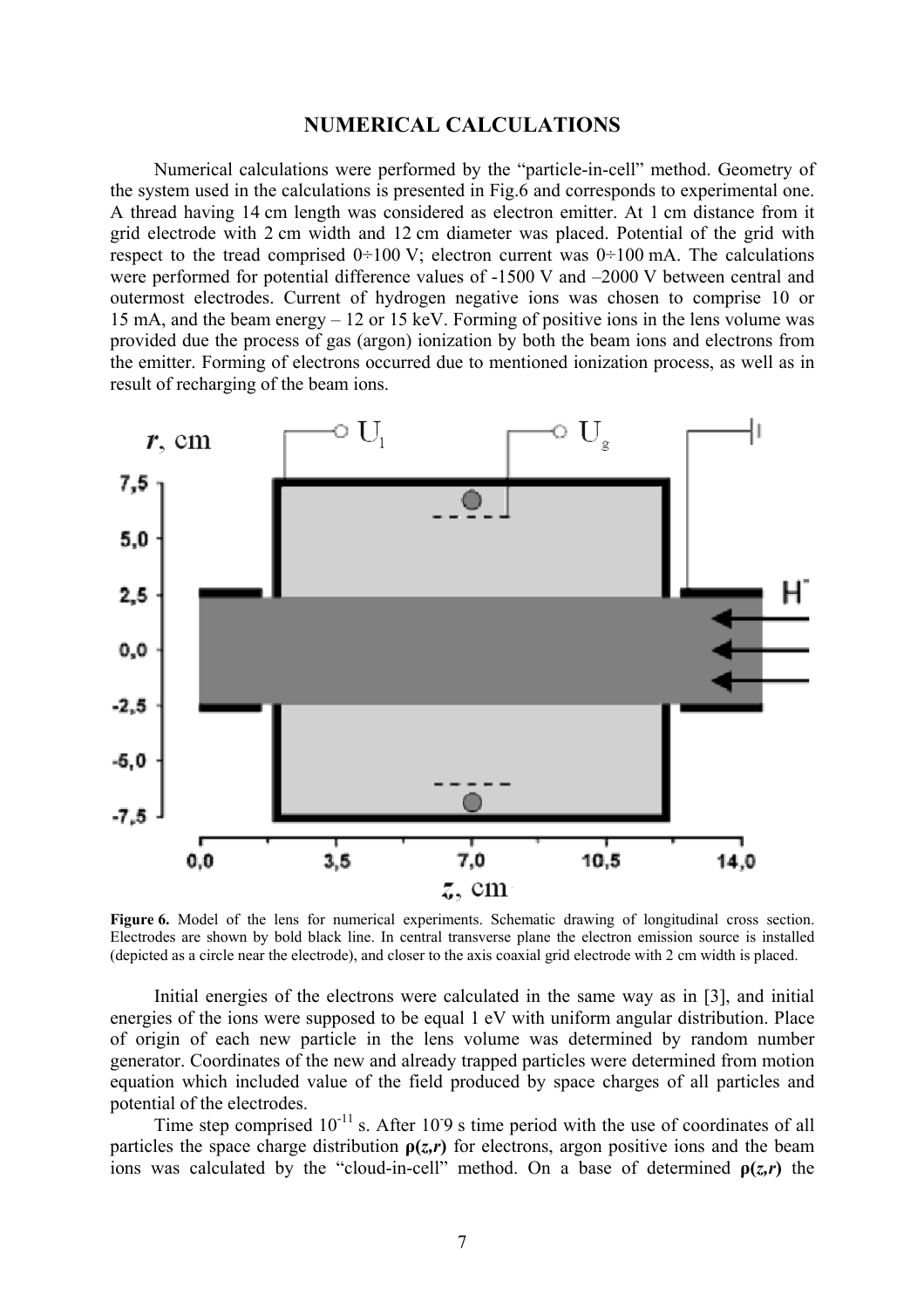potential distribution  $φ(z,r)$  was found for each point of spatial grid  $(Ar = 0.1 \text{ cm}, Az = 0.1 \text{ cm})$ . Then introduction of the new particles was performed again, and procedure of the calculations was repeated. Stationary state was usually reached within a couple of microseconds, and calculated time never exceeded 10 µs.



Figure 7. Distribution of potential in the lens at gas ionization by the beam. H<sup>-</sup> negative ion beam possesses current of  $\sim$  10 mA and energy of  $\sim$  12 keV.

a) Initial distribution of electric field potential formed by electrodes in the lens with H<sup>-</sup> negative ion beam.

b) Distribution of electric field potential in the lens in stationary regime at  $t = 10.10^{-6}$  s.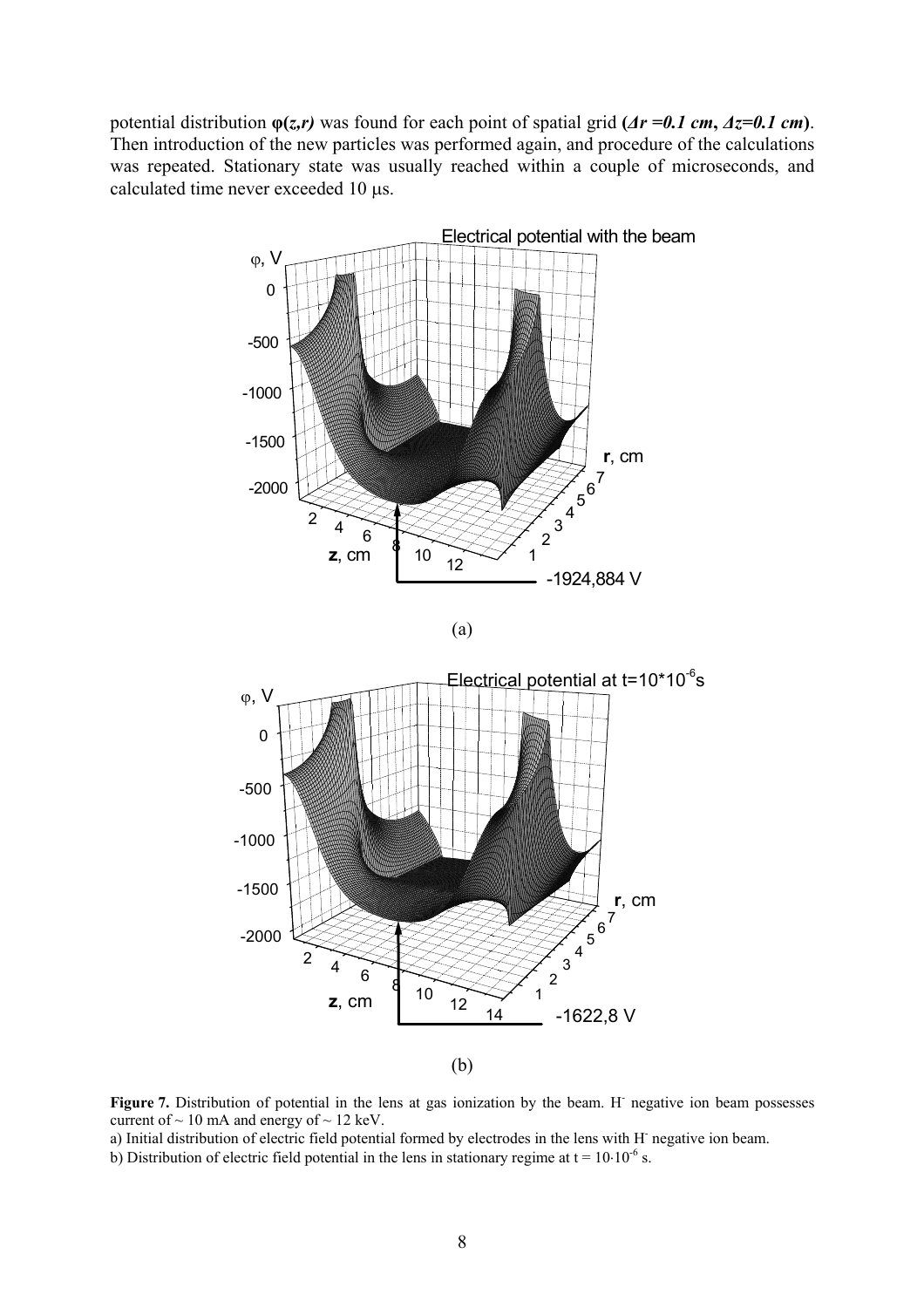Let us consider at first the results of calculations in absence of additional ionizer. Fig.7a exhibits potential distribution in the lens at initial time point, and Fig.7b – at stationary operation regime of the lens. One can see that potential at the lens center increased by about 300 V due to positive space charge of the ions. All formed ions left the lens volume onto the central electrode, and all electrons – onto the side electrodes. At that electron concentration at all points of the lens was at least one order of magnitude less than the concentration of positive ions.





**Figure 8.** Distribution of ratio of concentration of positive ions to that of electrons at the lens axis (a) and in its volume (b). H negative ion beam possesses current of  $\sim 10$  mA and energy of  $\sim 12$  keV. Ionization is provided by the beam.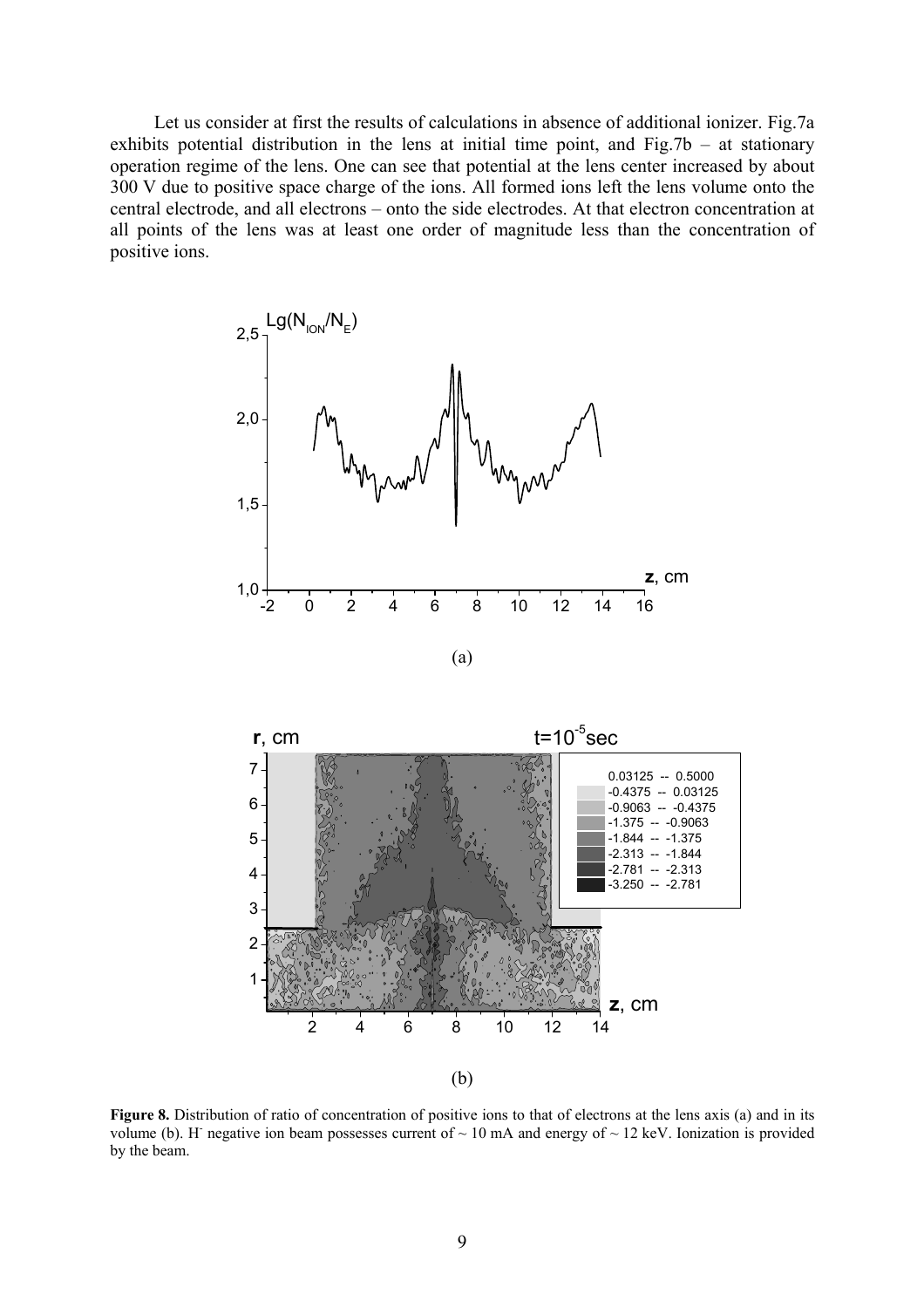It is confirmed by Figs.8a and 8b which present the distribution of ratio of electron concentration to ion one at lens axis and in its volume. Fig.9 represents trajectories of the beam ions in the lens and in drift region. One can see that the beam is focused, and focal length comprises 18 cm value, which is close experimentally measured one.



Figure 9. Trajectories of the beam particles inside the lens and outside it. H<sup>-</sup> negative ion beam possesses current of  $\sim$  10 mA and energy of  $\sim$  12 keV. Ionization is provided by the beam.



Figure 10. Dependence of potential at the lens center on time. H<sup>-</sup> ion beam possesses current of 15 mA and energy of 15 keV. Current of the electron emitter comprises 100 mA.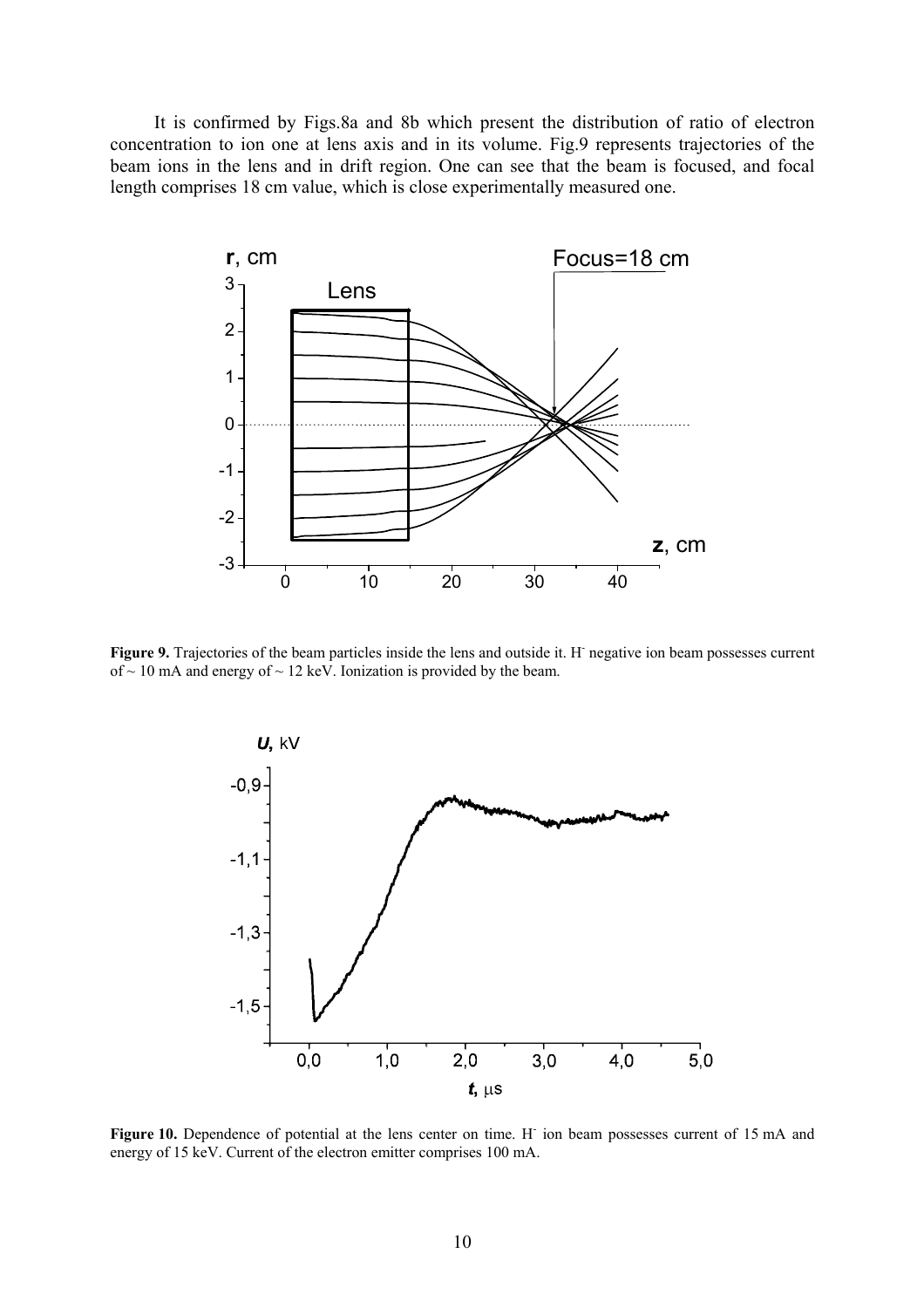We should note that calculated ration of the increase of current onto the collector comprises 25, which is significantly higher than experimental value. Such discrepancy, as it was mentioned above, may be due to non-ideal character of the beam used in the experiments, particularly, due to its asymmetry. With presence of additional ionizer the system behavior is more complex. Let us consider in details the process of establishing of operation regime of the lens at electron emission current of 100 mA, energy of 100 eV and gas pressure of 7⋅10-4 Torr. In Fig.10 temporal dependence of potential at the lens center is presented. At initial stage  $(t=0.5.10^{-6} s)$  potential value in the lens decreases, because space charge of positive ions is not yet able to compensate space charge of the beam negative ions and the electrons from emitter. With a lapse of time space charge of positive ions starts to be accumulated in the lens, and potential in the beam starts its growth. At this stage electrons from emitter are already able to perform ionization, at that contribution of electrons to the ionization increases with the growth of potential at the lens center. This positive feedback leads to rapid growth of potential, so that the accumulation process is finalized in  $0.5 \cdot 10^{-6}$  s by reaching stationary state, in which formation rates of the ions are exactly equal to respective leaving rates. At that all positive ions leave onto central electrode of the lens, electrons formed in a process of gas ionization leave onto side electrodes, and electrons from emitter mainly leave onto the grid (just a small portion of them leaves onto side electrodes). As well as in the case without additional ionizer, concentration of positive ions in the lens in stationary state exceeds concentration of electrons, however as it follows from Fig.11, this excess is not so significant as in the case without additional ionizer.

It should be also noted that radial distribution of potential in stationary regime is close to parabolic one, that is, spherical aberrations are at their minimum, and focal length comprises 25 cm.



**Figure 11.** Dependence of logarithm of ratio of concentrations of positive ions and electrons in the lens on time. H<sup>-</sup> ion beam possesses current of 15 mA and energy of 15 keV. Current of the electron emitter comprises 100 mA.

In the present work a set of numerical experiments was performed for different values of argon pressure and emission current. The results are presented in Fig.12 in form of ratios of the focal length value to its optimum one at different values of emitter current. One can see